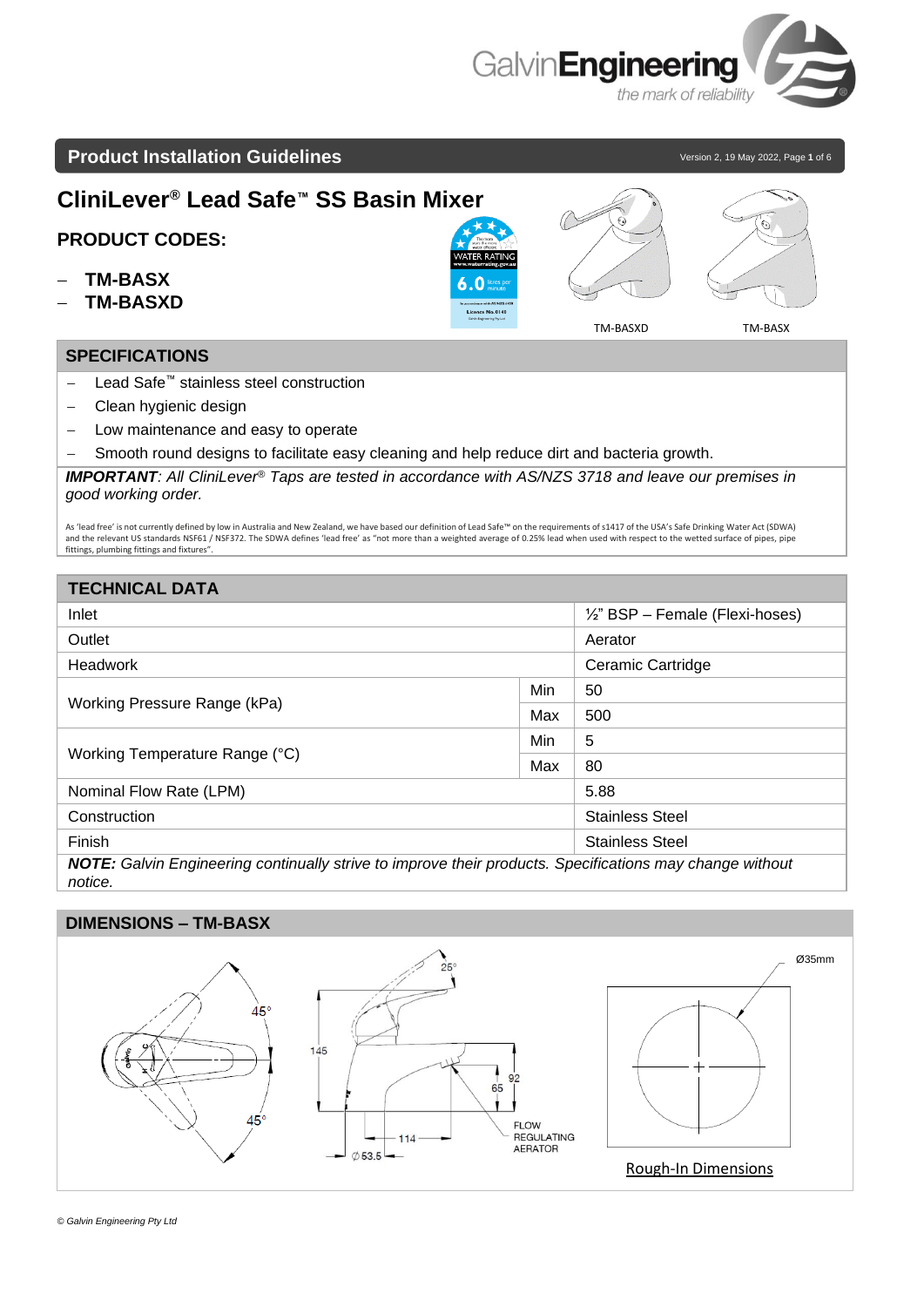## **DIMENSIONS – TM-BASXD**



## **INSTALLATION**

*INSTALLATION COMPLIANCE: Galvin Engineering products must be installed in accordance with these installation instructions and in accordance with AS/NZS 3500, the PCA and your local regulatory requirements. Water and/or electrical supply conditions must also comply to the applicable national and/or state standards. Failing to comply with these provisions shall void the product warranty and may affect the performance of the product.*

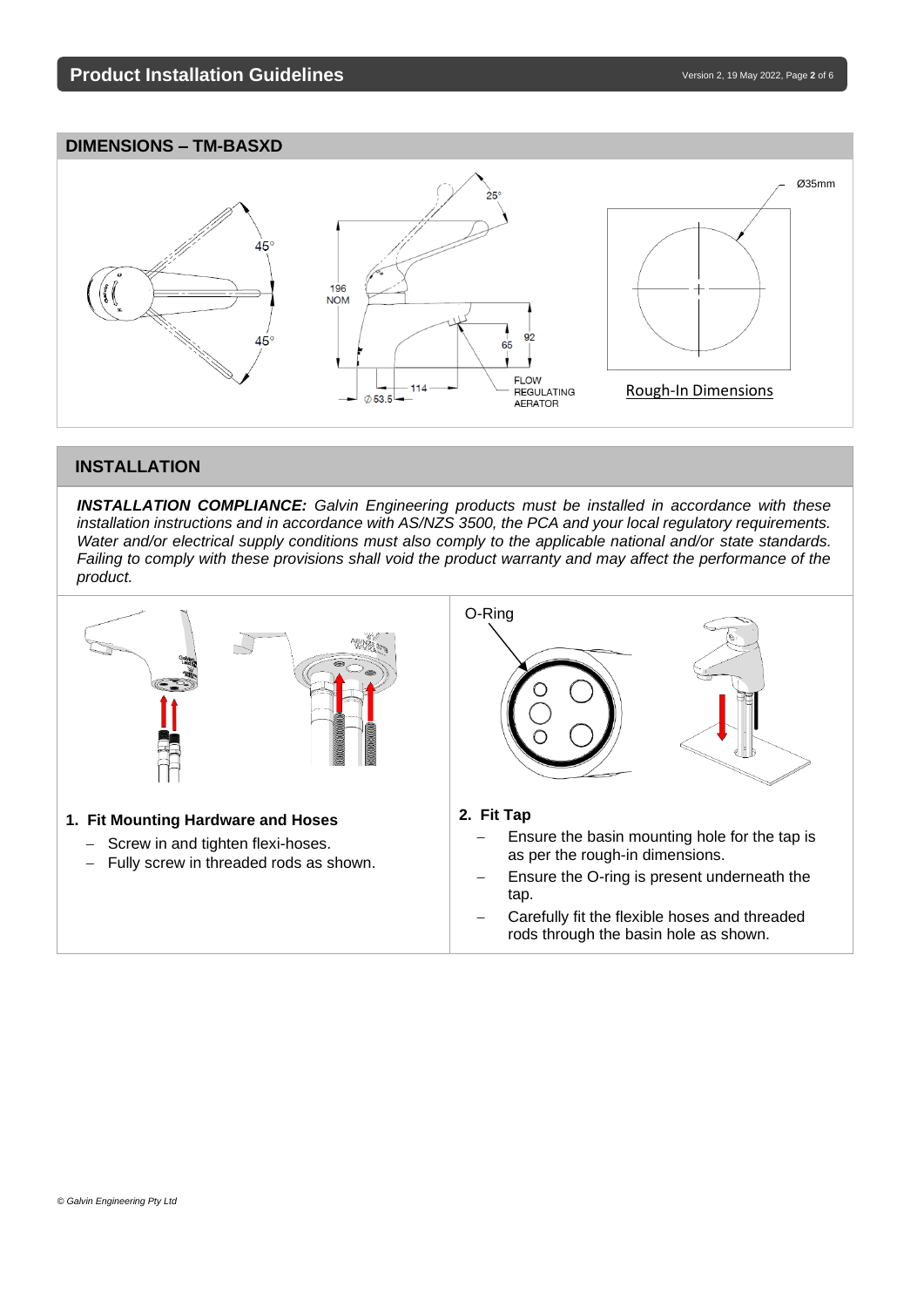## **Product Installation Guidelines** and the state of the state of the version 2, 19 May 2022, Page 3 of 6



- − Connect the flexible hoses to the mains water as shown ensuring the hot and cold connections are correct.
- − Test the tap for leaks and correct operation.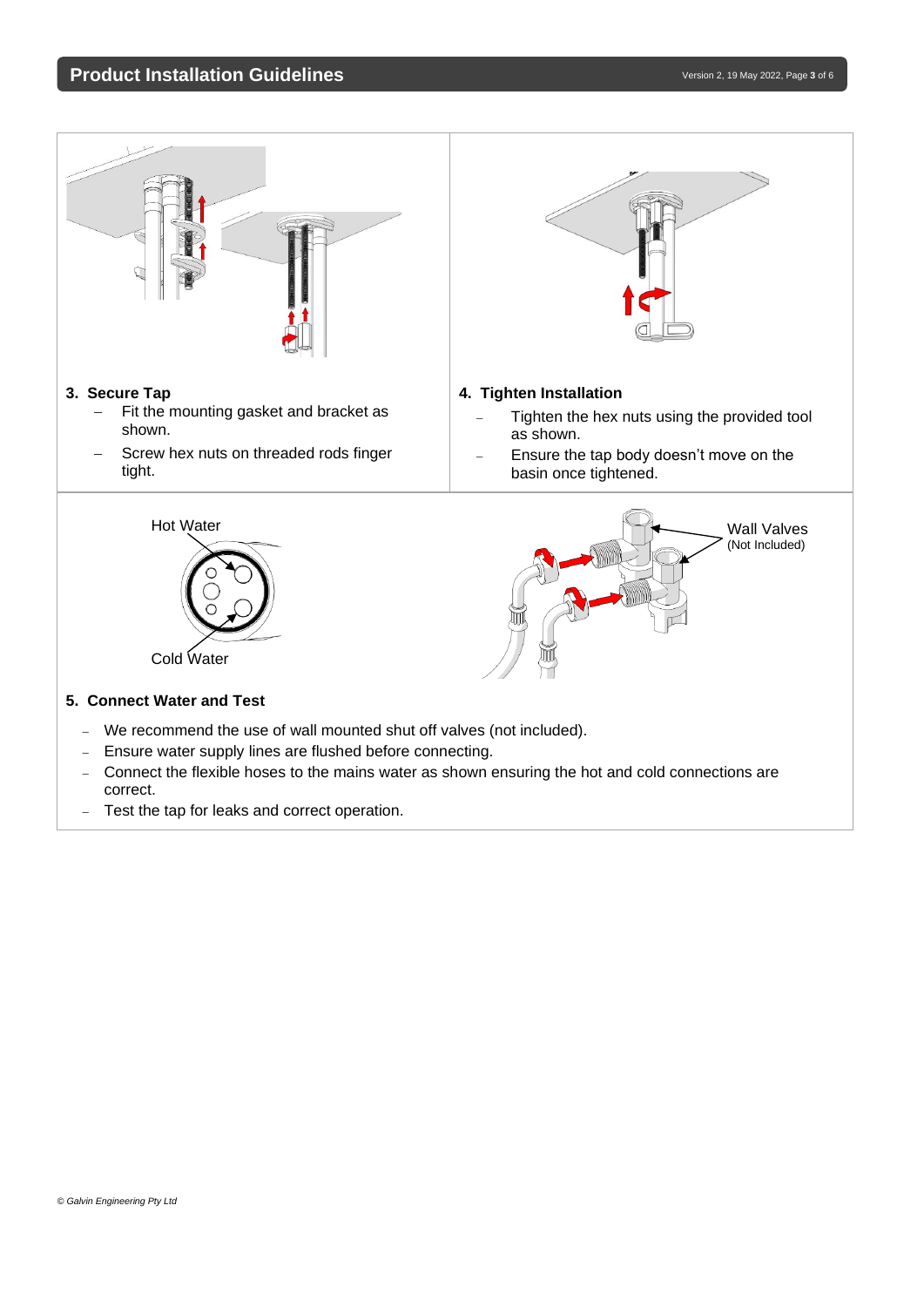## **Product Installation Guidelines** and the state of the state of the version 2, 19 May 2022, Page 4 of 6

# **REMOVE & INSPECT FLOW REGULATING AERATOR**



#### **REMOVE & INSPECT CARTRIDGE**



− Remove the handle as shown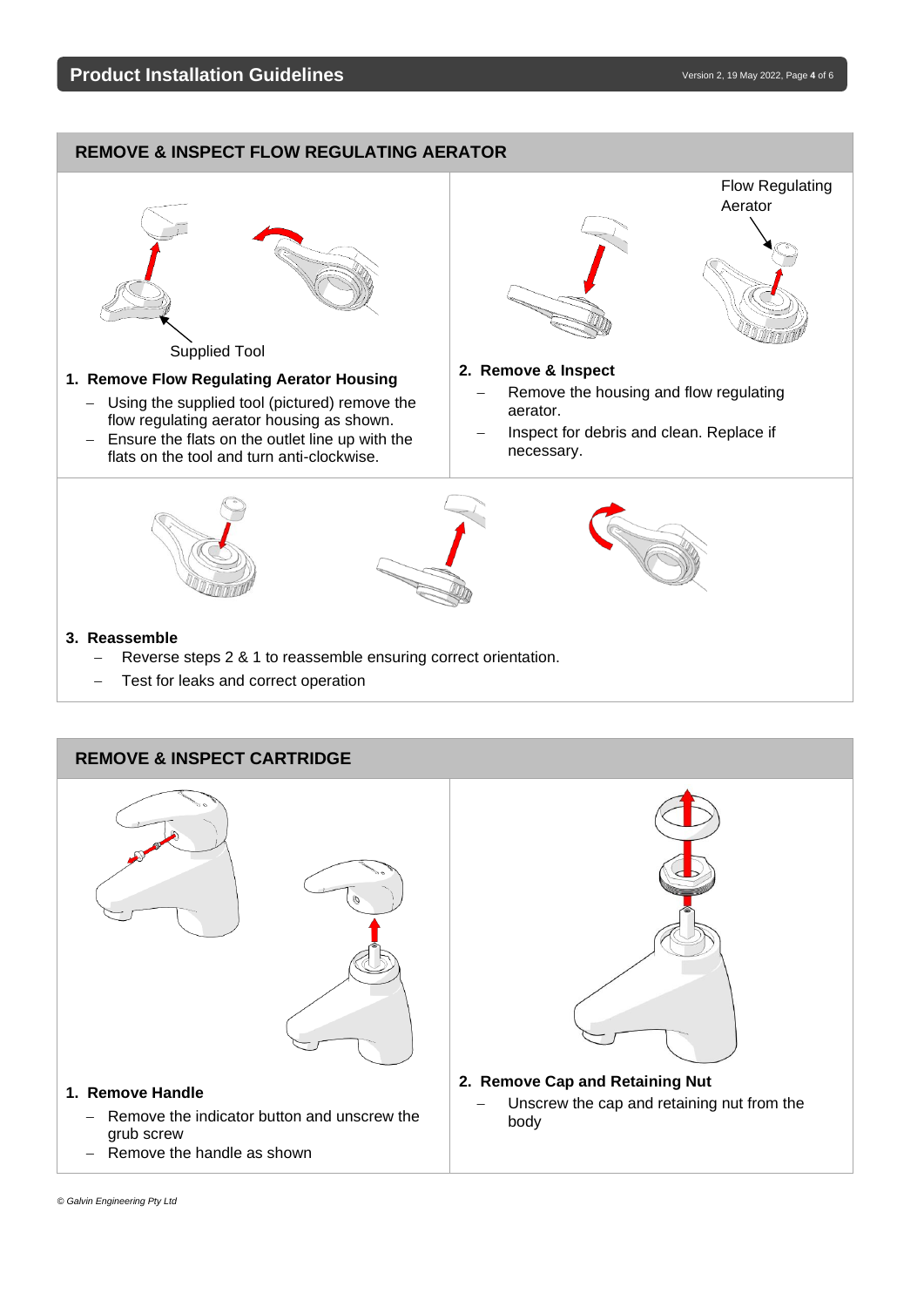

#### **3. Remove and Inspect Cartridge**

- − Remove Cartridge
- − Inspect for debris and clean. Replace if necessary.

Note: For cartridge replacement, use WaterMarked Standard/Universal 40mm Flat Cartridge. For more information, please contact Galvin Engineering.

#### **4. Reassemble**

- − Reverse steps 1 to 3 to reassemble ensuring the orientation is correct.
- − Test for leaks and correct operation.

| <b>TROUBLESHOOTING</b>                                  |                                      |                                                                                                                                                                    |  |
|---------------------------------------------------------|--------------------------------------|--------------------------------------------------------------------------------------------------------------------------------------------------------------------|--|
| <b>PROBLEM</b>                                          | <b>CAUSE</b>                         | <b>RECTIFICATION</b>                                                                                                                                               |  |
| Tap is leaking                                          | Headworks are worn or<br>damaged     | Remove and inspect the headworks,<br>remove debris and/or replace parts if<br>damaged                                                                              |  |
|                                                         | Tap incorrectly installed            | Follow the installation steps above when<br>fitting the tap.                                                                                                       |  |
| Tap has inconsistent flow                               | Blocked flow regulating aerator      | Follow the instructions above to remove<br>flow regulating aerator from the body and<br>check for debris. Install an inline strainer<br>to stop further blockages. |  |
| Tap moves on basin                                      | Insufficiently tightened             | Follow the steps above in relation to<br>tightening the installation.                                                                                              |  |
| Water temperature is opposite to<br>the handle markings | Inlet hoses connected<br>incorrectly | Connect the inlet hoses to the correct<br>inlets as shown above.                                                                                                   |  |